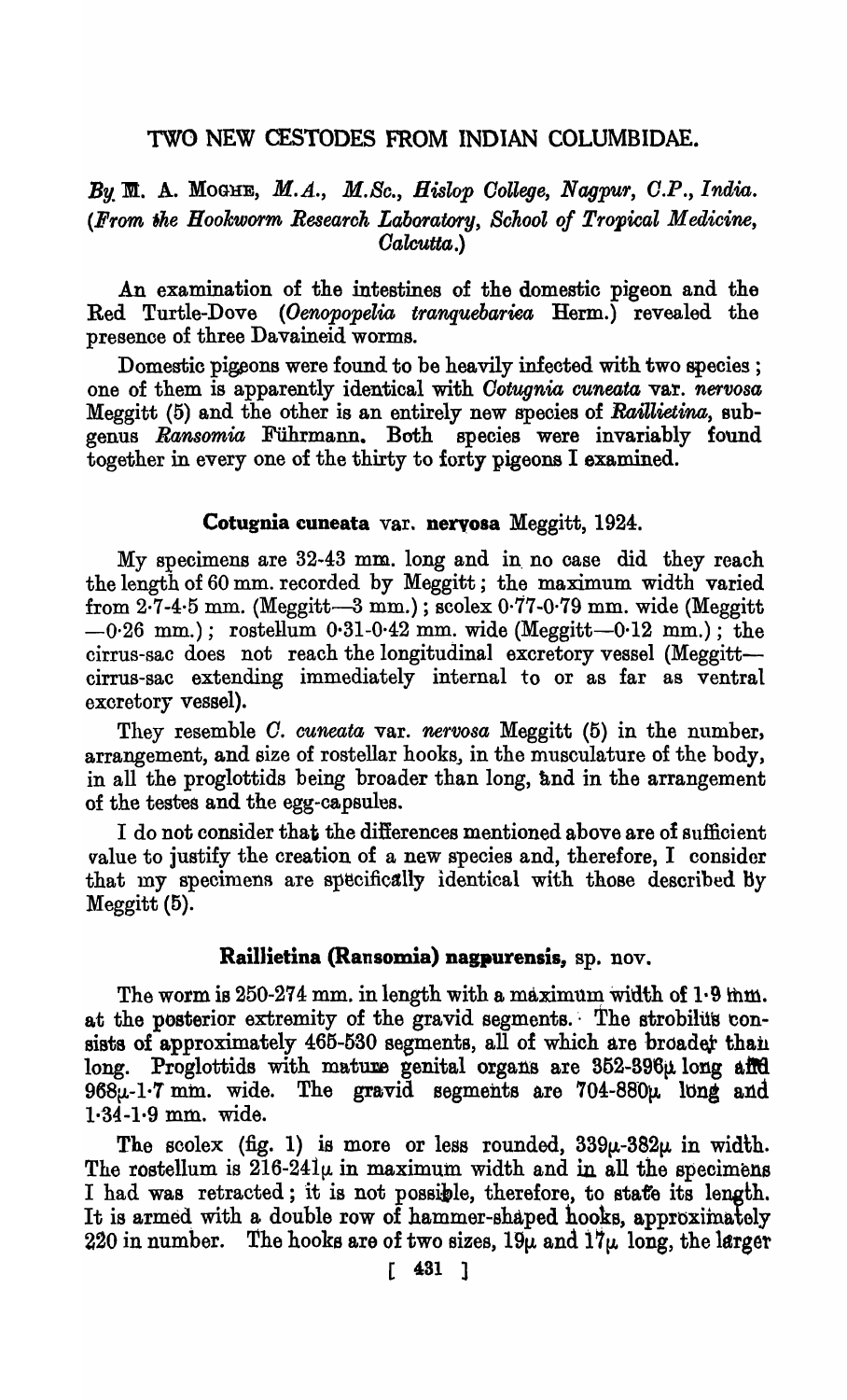ones being set at a higher level and alternating with the shorter ones. The suckers are oval in shape,  $142\mu$  by  $114\mu$ , and armed with a single



row of hooks at the margins; the length of the acetabular hooks is approximately  $7\mu$ .

There is no neck, segmentation com- $\frac{1}{5}$  mencing immediately behind the scolex a short distance behind the level of the short distance behind the level of the suckers.

The- genital apertures are unilateral and 1 are situated near the middle of the lateral margin of the proglottid; the position, FIG. 1.—Raillietina (Ransomia) however, varies slightly, being sometimes nagpurensis, sp. nov. more anterior. There is a well-developed *naturement*,  $\{x_n\}$ ,  $\{x_n\}$ ,  $\{x_n\}$ ,  $\{x_n\}$ ,  $\{x_n\}$ ,  $\{x_n\}$ ,  $\{x_n\}$ ,  $\{x_n\}$ ,  $\{x_n\}$ ,  $\{x_n\}$ ,  $\{x_n\}$ ,  $\{x_n\}$ ,  $\{x_n\}$ ,  $\{x_n\}$ ,  $\{x_n\}$ ,  $\{x_n\}$ ,  $\{x_n\}$ ,  $\{x_n\}$ ,  $\{x_n\}$ ,  $\{x_n\}$ ,  $\{x_n\}$ genital atrium.

The testes (fig. 2, t.),  $19-22$  in number, are all situated within the medullary region. They are lateral and posterior to the ovary: mostly aporal, two between the ovary and the vitelline gland and only two or three poral. The size of a well-developed test is  $78\mu$  by  $72\mu$ . The



FIG. 2.--Raillietina (Ransomia) nagpurensis, sp. nov. A mature segment  $\times$  75.  $c.s.,$  cirrus-sac;  $ov.,$  ovary;  $r.s.,$  receptaculum seminis;  $s.g.,$  shell-gland;  $t.$ , testes; *v.d.*, vas deferens; *vit. g.*, vitelline gland; *vg.*, vagina.

vas deferens  $(v.d.)$  is a small coiled tube. The cirrus-sac does not reach the longitudinal excretory vessel and is  $90\mu$  long and  $30\mu$  wide. It persists through the majority of the gravid segments, where it is longer and wider, being  $111\mu$  by 39-42 $\mu$ .

The ovary (fig.  $2, ov.$ ) is a large ir egularly lobed structure; its maximum transverse width is  $645\mu$  and it is situated slightly towards the poral side. The vagina (vg.) opens posteriorly to the cirrus-sac in the genital atrium and at the level of the longitudinal excretory vessel enlarges slightly into a receptaculum seminis *(r.s.),* which first curves downwards and then upwards. It is  $190\mu$  long and  $28\mu$  wide. The vitelline gland *(vit.* g.) is situated centrally in the segment posterior to the ovary and is of irregular shape, being approximately  $200\mu$  in transverse diameter. The shell-gland (s.g.) lies in the angular space between the ovary and the vitelline gland.

The egg-capsules (fig. 3) fill nearly the whole of the medullary space except a narrow strip at the anterior and posterior extremities of the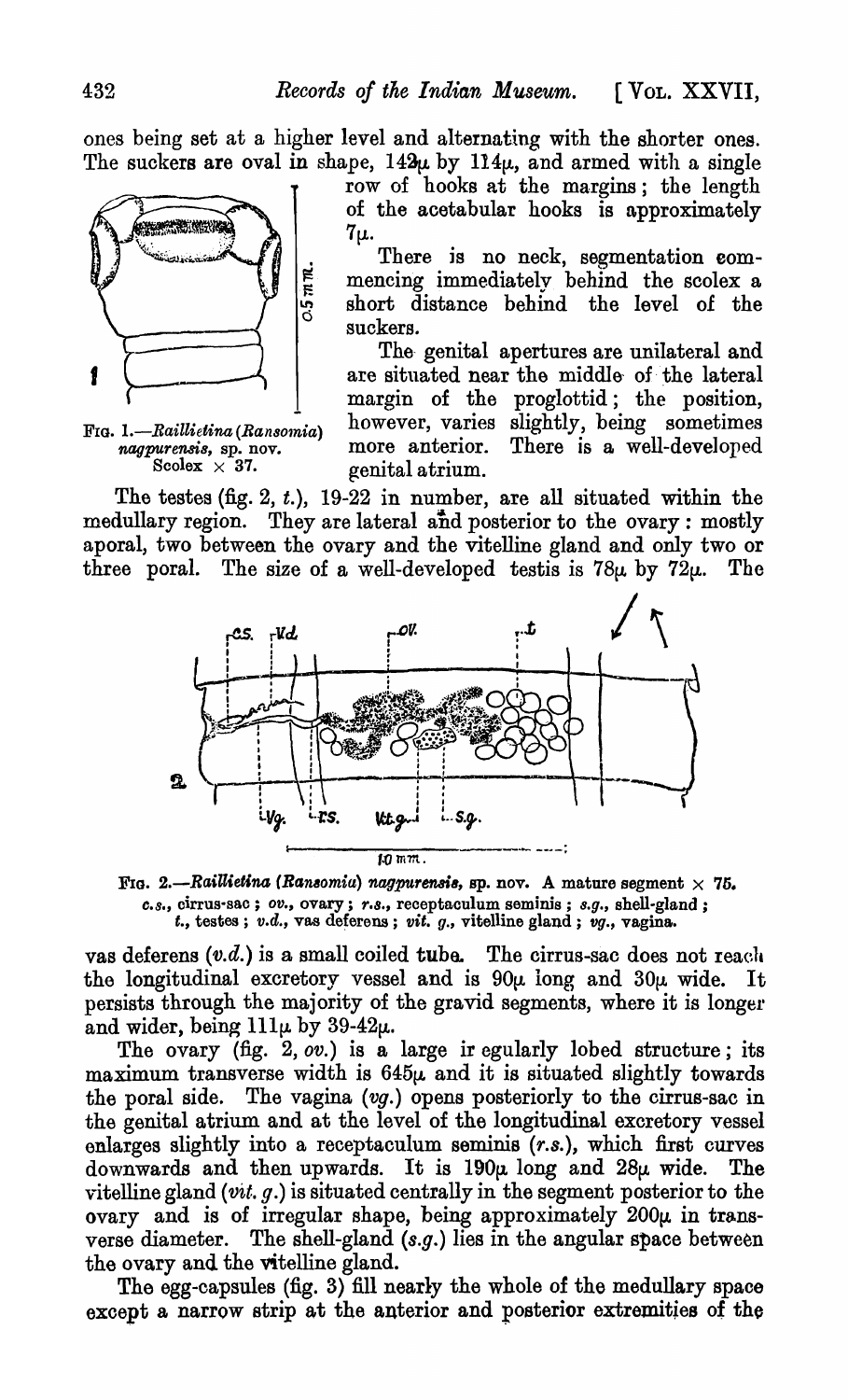proglottid. They extend slightly beyond the wide longitudinal excre-  $\overline{\text{fory}}$  vessels, being situated ventral to them. There are usually 50-75.



FIG. 3.--Raillietina (Ransomia) nagpurensis, sp. nov. A gravid segment  $\times$  75.

and rarely 94 egg-capsules in each gravid segment. In specimens mounted in balsam, they are in different states of contraction and are approximately 100-119 $\mu$  by 87-100 $\mu$  (fig. 4). They usually contain 5-6 eggs, rarely 3-8. Eggs (in balsam) measure about  $50\mu$  by  $43\mu$  and the contained embryo (in balsam) approximately  $17\mu$  by  $14\mu$ .

The specific characterisation of this species is as follows :-

Length 250-274 mm., maximum width 1·9 mm.; all proglottids broader than long; width of scolex  $339-382\mu$ ; rostellum  $216-241\mu$  wide, armed with approximately  $220$  hooks in two rows  $19\mu$  and  $17\mu$  long, alternating; suckers  $142\mu$ by  $114\mu$ , armed with a single row of hooks  $7\mu$  long. Testes 19-22, mostly aporal, 78 $\mu$  by 72 $\mu$ ; cirrus-sac 90 $\mu$  long and  $30\mu$  wide, not reaching the longitudinal excretory vessel. Ovary large,  $645\mu$  in transverse width; receptaculum seminis  $190\mu$  long and  $28\mu$  wide. Eggs (in balsam) approximately  $50\mu$  by  $43\mu$ ; onchosphere (in balsam) approximately  $17\mu$ . by  $14\mu$ .

*Habitat:* Intestine of domestic pigeon; locality: Nagpur, C. P., India.

# **R8illietina (Ransomia) quadritesticulata,** sp. nov.

I examined the intestines of two individuals of the Red Turtle-Dove



FIG. 4.-Raillietina (Ranremia) nagpurensis, sp. nov. A single egg-capsule (size approximately  $\times$  200).

(Oenopopelia tranquebarica Herm.) both of which contained this worm, five specimens being obtained from one bird and two from another. Some of the worms were flattened between glass slides and fixed in Mann's Fluid. The measurements of the entire worm and of the proglottids relate to the unflattened specimens, whereas the measurements of the organs were made on flattened specimens.

Length 62-137 mm.; maximum width  $924\mu$ -1.23 mm. at the posterior border of the gravid segments. All the proglottide are broader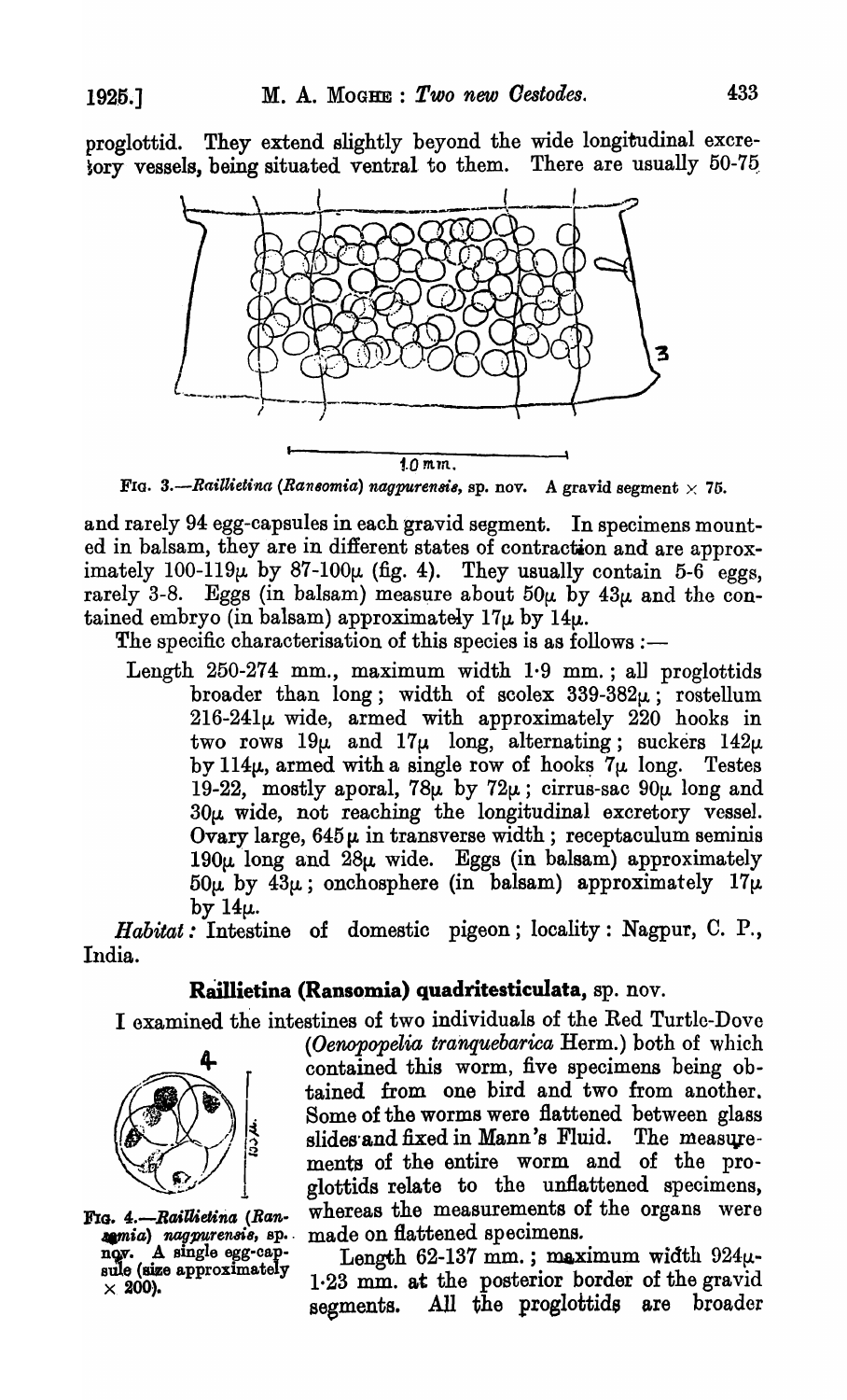than long. Those containing mature genitalia are  $352-505\mu$  long and  $528-880\mu$  wide. Gravid segments are  $880-906\mu$  long and  $924\mu-1.23$  mm. wide. The last twenty-five segments, all of whioh are gravid, are easily detachable.

The scolex (fig. 5) is bluntly rounded and has a maximum width of  $165\mu$  at the level of the hooks on the retracted rostellum. The rostellum is  $96\mu$  wide and is armed with a double row of very small alternat-



FIG. 5.-Raillietina (Ransomia) quadritesticulata, sp. nov. Scolex (from unflattened specimen)  $\times$  32.

ing hooks, approximately 180 in number; the hooks of both rows are of the same size, about  $6\mu$  long. The suckers measure  $52-54\mu$  by 35- $40\mu$  and are armed with approximately 5 rows of hooks.

The unsegmented neck region, approximately 1 mm. in length, is not sharply demarcated from the scolex. There are approximately 188-196 segments. In one specimen with 196 segments, the first 24 recognisable segments contain no genetal organs. The cirrus-sac appears first and after the 59th segment all the genital organs are olearly visible, though·they attain their maximum development between the 90th and 118th segment. Segments from  $147$  to 196 are full of egg-capsules.

The genital apertures are unilateral and are situated in the middle of the lateral margin of the proglottid. There is a well developed genital atrium.

There are only four testes (fig.  $6, t$ .) : one posterior to the vitelline gland and three lateral to the ovary on its aporal side. The diameter of the testes is  $68-75\mu$  by  $75-77\mu$ . The vas deferens  $(v.d.)$  is a loosely coiled tube. The cirrus-sac  $(c.s.)$  is muscular and conical,  $138\mu$  in length and  $68\mu$  in width. It does not reach the longitudinal excretory vessel and persists through all the gravid segments except the last eight.

The vagina (fig. 6, vg.) opens into the genital atrium posterior to the cirrus-sac and runs ventral to the excretory vessel. Between the large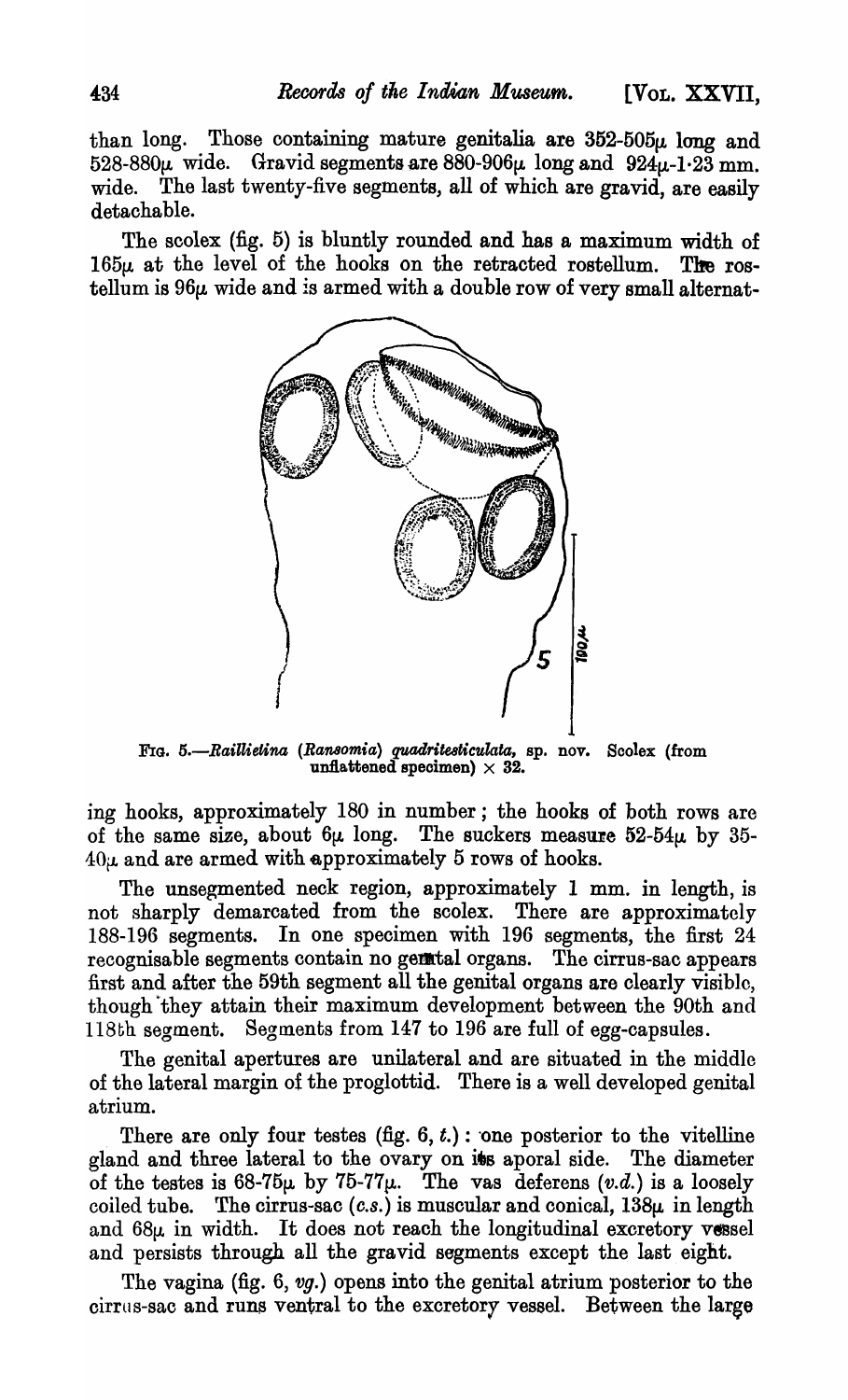excretory vessel and the poral side of the ovary it enlarges into an elongate receptaculum seminis (r.s.),  $108\mu$  long and  $32\mu$  wide. The lobu-



FIG. 6.-Raillietina *(Ransomia) quadritesticulata*, sp. nov. A mature segment (from a flattened specimen)  $\times$  47.

*e.8.,* cirrus-sao; *OV.,* ovary; r.8.,. reoeptaoulum seminfs; *s.g.,* shell-gland; *t.*, testes; *v.d.*, vas deferens; *vit. g.*, vitelline gland; *vg.*, vagina.

lated ovary  $(ov.)$  is situated near the centre of the proglottid and measurea 138-176 $\mu$  in transverse diameter. The vitelline gland *(vit. g.)* is situated



FIG. *7.-RailUelina (Ransomia) (!fNM!.'I'ite8timilata,* sp. nov. A single egg-capsule (from a flattened specimen). Size approximately  $\times 200$ .

posterior to the aporal portion of the ovary. The shell-gland  $(s.g.)$  is lateral to the ovary on its sporal side and anterior to the vitelline gland.

There are forty to fifty egg-capsules in each segment, confined to the medullary region and not extending beyond the longitudina!excretory vessels. In specimens mounted in balsam, owing perhaps to the different state of contraction, all the eggcapsules are not of the same size; a fairly  $large-sized$  egg-capsule measures  $228\mu$  by 164 $\mu$ . Each egg-capsule (fig. 7) contains 6 to 8 eggs, which measure, on an average (in balsam),  $67\mu$  by  $54\mu$ . The contained embryo (in balsam) measures approximately  $18\mu$  by 16 $\mu$  and its outer envelope approximately  $25-27\mu$  by  $23-25\mu$ .

The specific characterisation of this speoies is as follows: $-$ 

Length 62-132 mm., maximum width  $924\mu$ -1.23 mm.; all proglottids broader than long; width of scolex  $165\mu$ ; rostellum  $96\mu$  wide, armed with a double row of small alternating hooks  $6\mu$  long; suckers 52-54 $\mu$  by 35-40 $\mu$ , armed with approximately five rows of hooks. Testes four, posterior to the vitelline gland and lateral to the ovary on its aporal side,  $67-75\mu$  by  $75-77\mu$ ; cirrus-sac not reaching the longitudinal excretory vessel,  $138\mu$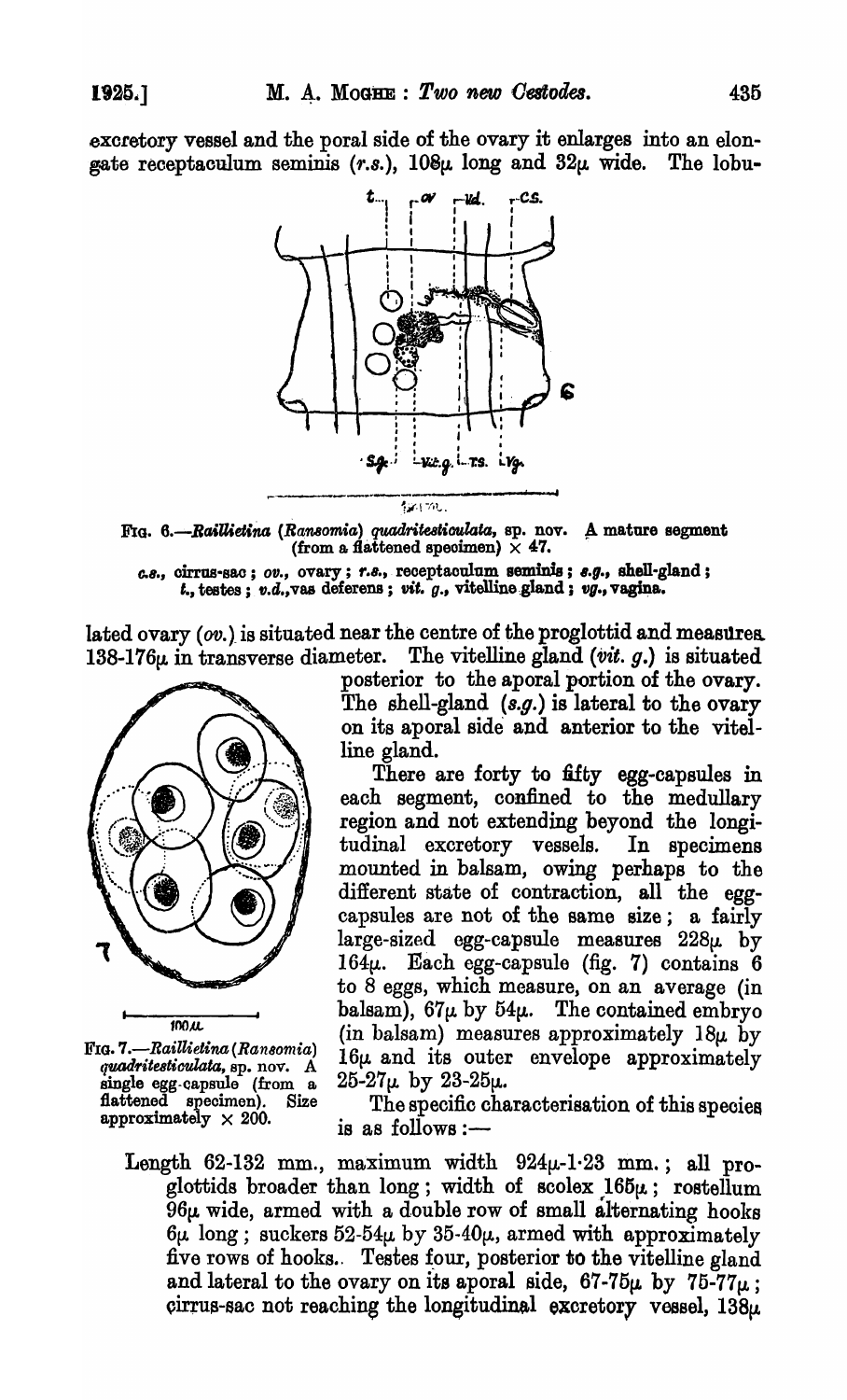long and 68 $\mu$  wide. Ovary lobulated, receptaculum seminis  $108\mu$  by  $32\mu$ . Egg-capsules not extending beyond the excretory vessels,  $40-50$  in each segment, approximately  $228\mu$ . by  $164\mu$ , each containing six to eight eggs, approximately (in balsam)  $67\mu$  by  $54\mu$ , embryo (in balsam) approximately  $18\mu$  by  $16\mu$ .

*Habitat* :- Intestine of *Oenopopelia tranquebarica* Herm.; locality: Nagpur, C. P., India.

The possession of hammer-shaped hooks on the rostellum, a single set of reproductive organs in each segment and the presence of eggcapsules place both these worms in the genus *Raillietina* Führmann, 1920, and the fact that the egg-capsules contain several eggs and that the genital pores are unilateral, in the sub-genus *Ransomia* Führmann, 1920. The hosts of both these worms belong to the family Columbidae. A complete list of cestodes occurring in birds of this family has recently been recorded by Joyeux  $(2)$  and also by Meggitt  $(5)$ .

*R. nagpurensis,* sp. nov. is readily distinguished from *Ransomia goura*  Fiihr. (1), *R. paueitesticulata* Fiihr. and *R. mieracantka* Fiihr. by the fact that the suckers are unarmed; *R. eryptacantka* Fiihr. is included b¥ Meggitt (4) in the category of species having unarmed suckers, but according to Joyeux's key (2) the suckers are armed. This species, however, can be distinguished by the smaller size of the rostellar hooks  $(7\mu)$  and the smaller number of testes  $(8-12)$  (Führmann, 1, p. 105).

Comparing the present species with other species of *Ransomia* recorded from Columbidae, it can readily be distinguished from *R. spiralis* Bacz., 1914, Q,. *clerci* Fiihr., 1920 *(=erassula* Clerc, 1906, *nee* Rud.), *R. gendrei*  Joyeux, 1923, and *R. fuhrmanni* Southwell, 1922 by the size of the rostellar hooks; from  $R$ . spiralis Bacz.,  $R$ . clerci Führ.,  $R$ . weissi Joyeux, 1923, *R. senaariensis* Weithofer, 1916, and *R. fuhrmanni*  Southwell by the number of testes.

With reference to the key to the species of *Raillietina* given by Meggitt (4), in which the sub-genera are not recognised, my species falls in the group including D. friedbergi v. Linstow, D. multicapsulata Führmann, D. *eyrtus* Skrj., D. *ceylonica* Bacz., and D. *tetragona* (Molin). Of these species D. *cyrtus,* D. *ceylonica,* and D. *tetragona* are distinguished by the smaller size of their rostellar hooks, *D. multicapsulata* by the absence of a receptaculum seminis, and D. *friedbergi* by the number of eggs in the capsules.

Three other species, D. *allomyodes* Kotlan, 1921, D. *causurii* Kotlan, 1923, and D. *infrequens* Kotlan, 1923 described since the publication of Meggitt's key (4), are distinguished as follows: D. *allomyodes* by the smaller number of rostellar hooks and smaller number of egg-capsules (Southwell, 6, p. 142), D. *causurii* by the larger size of the rostellar hooks  $(48-54\mu \overline{$ long) and larger number of testes  $(50-60)$ , and D. *infrequens* by larger rostellar hooks  $(27-34\mu \text{ long})$  and smaller number of testes (9-12) (Kotlan, 3, p. 49}.

*R. quadritesticulata,* sp. nov. differs widely from all other species of *Raillietina* in the number of testes, excepting D. *oligorehidna* Fiihr., *R. spiralis* Bacz., and *R. micracantha* Fiihr. 1909, in which the number